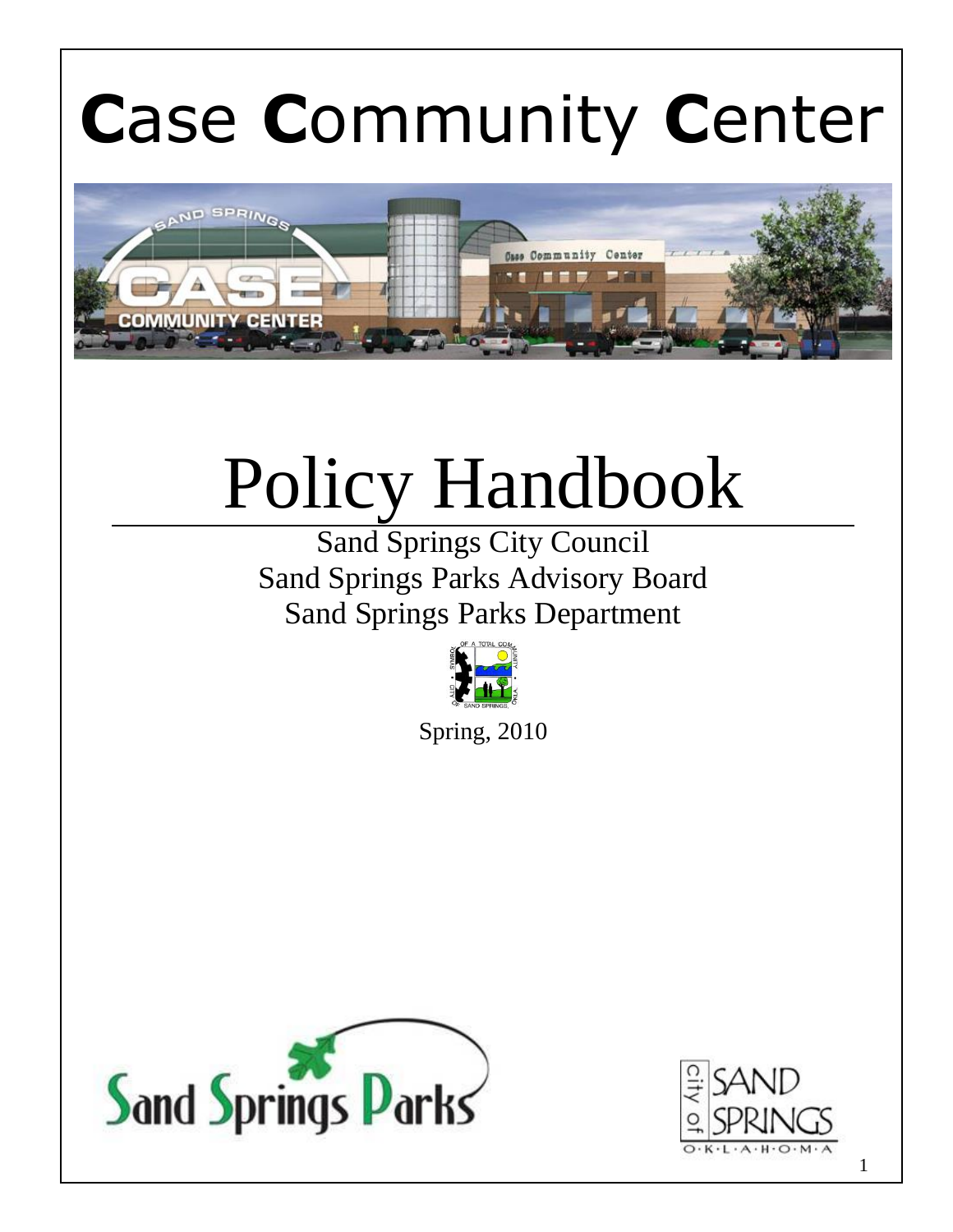## **TABLE OF CONTENTS**

#### **1) Overview/Operations & Equipment**

- A. Key Messages
- B. Definitions
- C. Hours of Operation
- D. Staffing
- E. Equipment
- F. Access/Equipment Card (CASE Card)
- G. Gym & Walking Track Use
- H. Outside Food & Beverages
- I. Advertising & Promotional Materials
- J. Decorations
- K. Equipment Checkout
- L. Locker Area Use/Responsibility for Loss
- M. Lost & Found Items
- N. Storage by Patrons & Users of the Center
- O. Telephone Use by Patrons
- P. Alcohol & Tobacco
- Q. Firearms & Weapons
- R. Energy Conservation
- S. Commuter Parking
- T. Emergency Shelter Facility

## **2) Safety/Conduct**

- A. Access/Equipment Card
- B. Voluntary Sign-In
- C. Clothing and Footwear
- D. Supervision of Youth
- E. Safety, Conduct by Patrons & Eviction
- F. Accidents, Incidents & Medical Emergencies
- G. Animals & Pets
- H. Television/Radio/Video/Music Player Operation
- I. Hazardous Weather/Emergency Action Plan
- J. Room Occupancy
- K. Parking/Overflow Parking Attendant

## **3) Fees/Food & Programs**

- A. Approach to Fees
- B. Access/Equipment Card Policy/Fee (CASE Card)
- C. Right to Refusal & Non-compatible Uses
- D. Rental Agreements & Fee Structures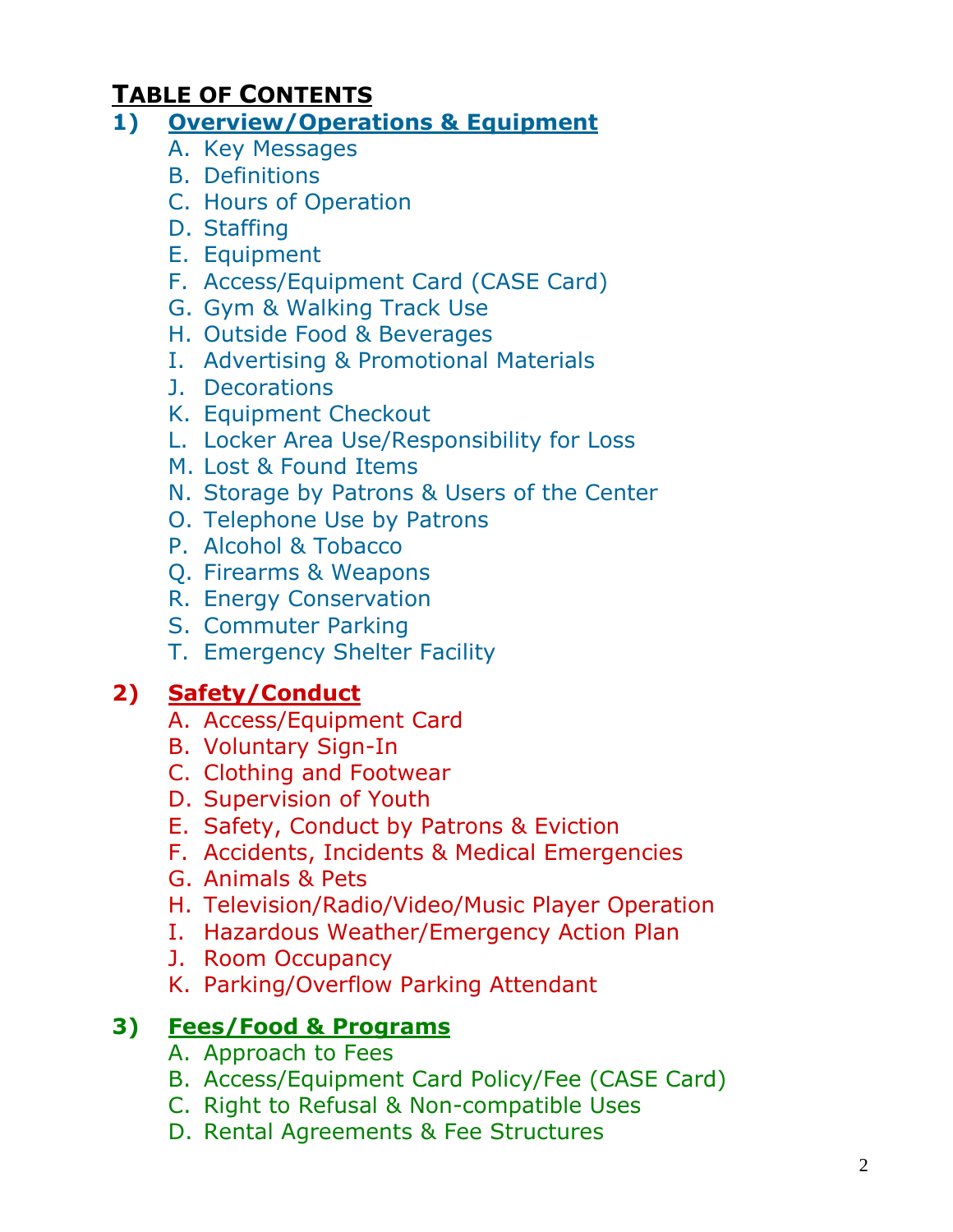- 1. User Classification & Prioritization
- 2. Right to Refusal & Incompatible Use
- 3. Reservation/Rental Procedure
- 4. Conference Room Meeting Use
- 5. Facility Use Agreement
- 6. Fee Schedule
- 7. Alcohol Use Requirements
- 8. Catering Kitchen Use/Food Services Agreement
- 9. Additional Supervision & Security Requirements
- 10. Insurance Requirements
- 11. Rental/Damage Deposit
- 12. Patron Attendance Recording
- 13. Extended Use Agreement
- E. Volunteer Reward Program
- F. After School Program
- G. League Play
- H. Catering Kitchen Use
- I. Independent/Outside Instructors for Classes
- J. Parking Area & Related Grounds Use Agreement

#### **4) APPENDIX**

Fee Schedule

- A. Facility Use Agreement Application
- B. Extended Use Application
- C. Access Card Application
- D. Alcohol Use Requirements Agreement
- E. Independent Instructor Application
- F. Parking Area & Related Grounds Use Agreement
- G. Parking Lot Map
- H. Floor Plan of the Center
- I. Overflow Parking Map
- J. Map & Directions to the Center
- K. Things You Should Know about the Center
- L. Emergency Action Plan/Contacts/Maps
- M. Floor Plan of Emergency Item(s) Locations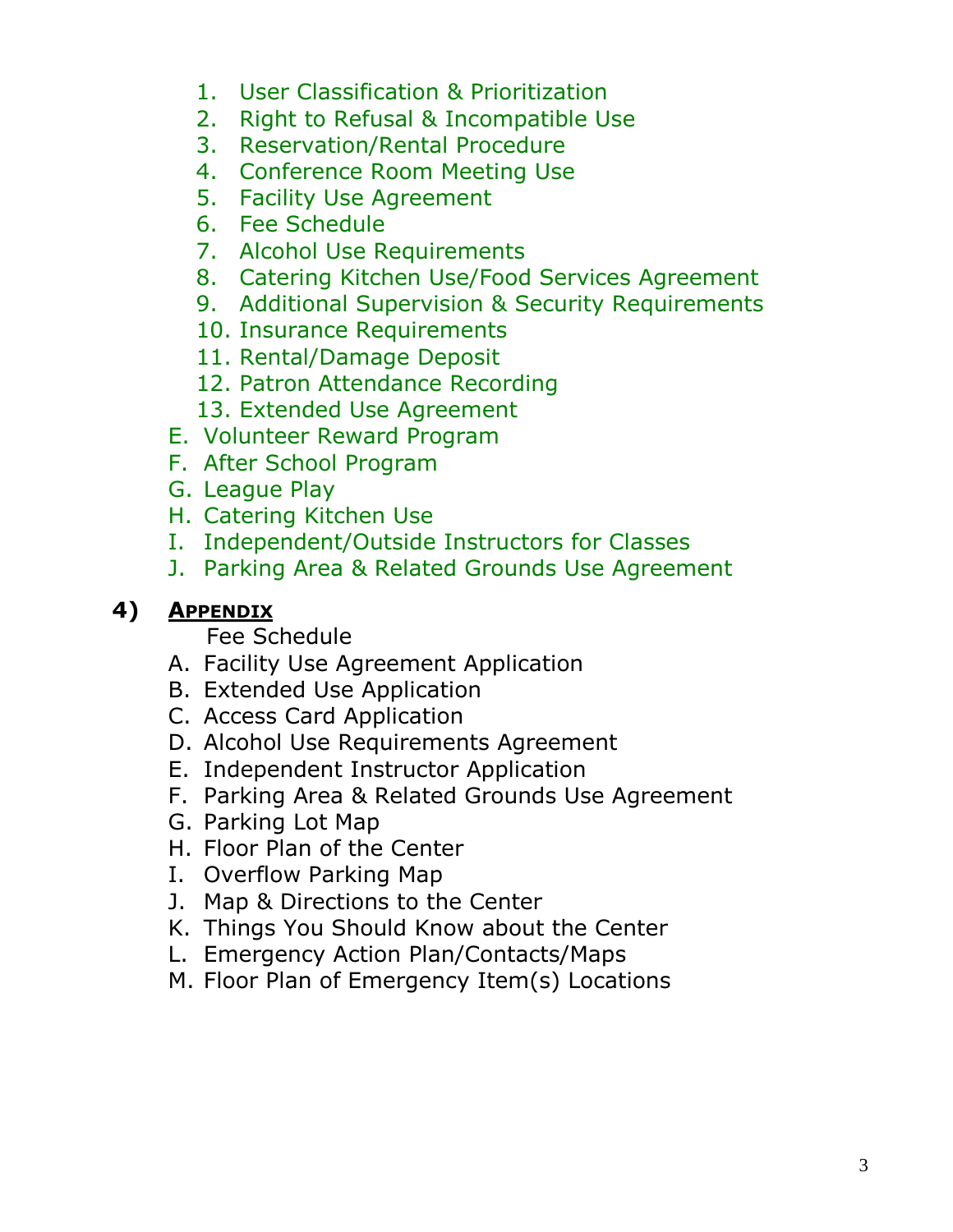# **1) Overview/Operations & Equipment**

The City of Sand Springs (City) is pleased to provide the opportunity for public use of the Case Community Center (Center). The Sand Springs Parks & Recreation Department will facilitate responsible and fair use of the Center through policies/guidelines in this handbook.

This handbook is the result of planning and research efforts of the City of Sand Springs Parks Department, the Sand Springs Parks Advisory Board and the City of Sand Springs City Council.

#### **Goals of this Policy Handbook**

To describe manners in which this public space shall be used in order to:

- $\triangleright$  Provide access to all
- $\triangleright$  Ensure safe, clean, responsible and sportsmanlike uses
- $\triangleright$  Protect the center against long-term abuse by patrons
- $\triangleright$  Provide an integrated fee and use structure for regular fee-paying patrons, discounted fee-paying patrons and "free use" portions of the center
- $\triangleright$  Provide a fee structure that balances reasonable revenue needs of the center with courtesy discounts for strategic patrons of the center
- $\triangleright$  Empower staff and volunteers with clear-cut policies to handle difficult situations encountered with the public

#### **A. KEY MESSAGES**

Taken from the communications plan for this public facility, four key messages will be woven into signs, brochures, websites and more to strengthen the public's appreciation for the community center's mission:

#### **"Something for Everyone"**

Visitors will have an increased awareness of the variety of programs and activities available to them at the Center.

#### **"Changing Spaces"**

The varied potential uses of available space at the Center will be demonstrated to potential users.

#### **"A Strong Value"**

The general public will understand the return on investment provided by the operations of the Center, as well as the intangible services provided by the facility and staff.

#### **"Keep it CLEAN"**

Users will be reminded and expected to work with staff to keep the Center clean.

By promoting these key messages, a heightened awareness by users and the general public about the mission, value and operational realities of running the Center will result. This awareness should lead to continued support of programs, partnerships and future expanded roles for the Center.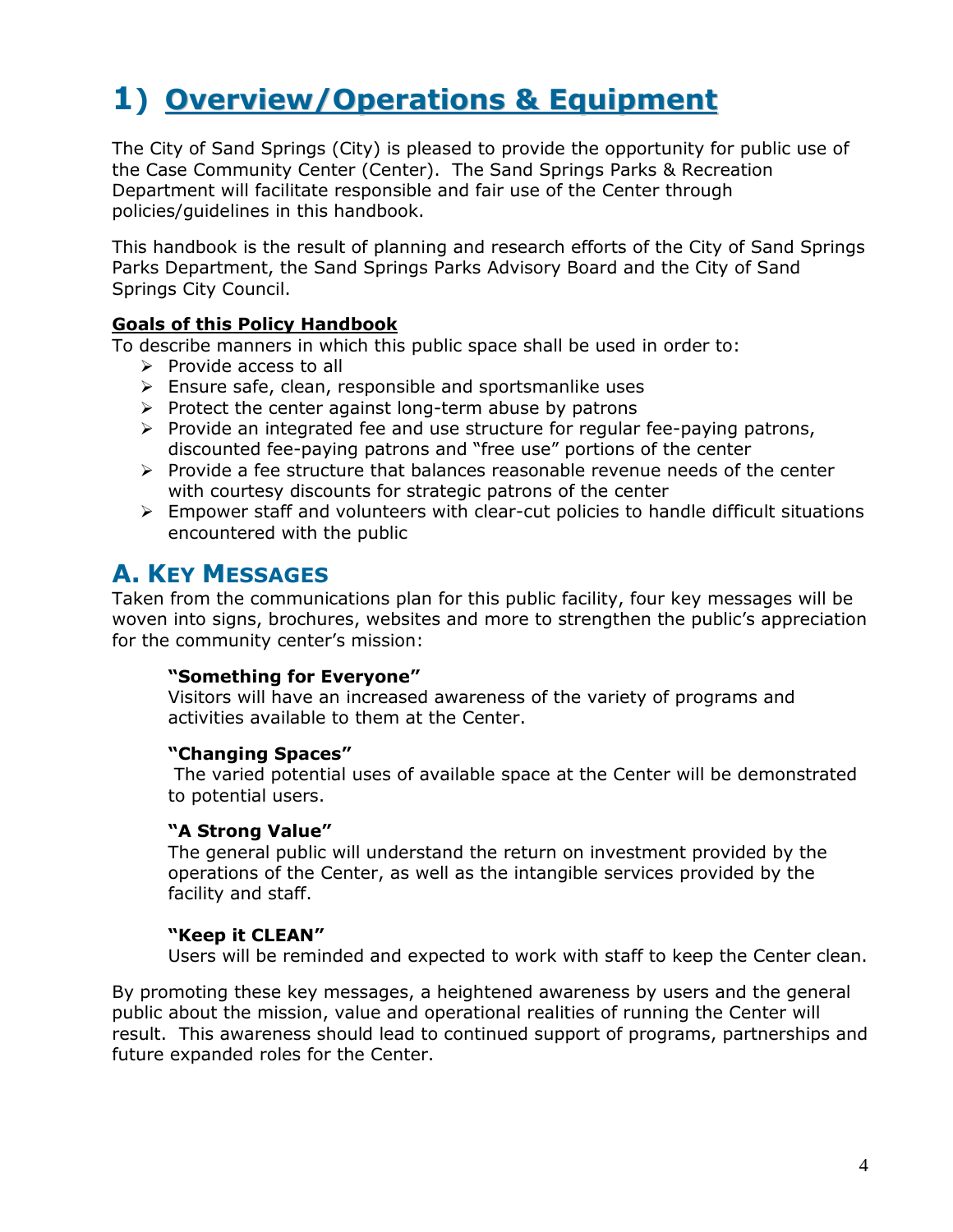## **B. DEFINITIONS**

#### **Resident of the City of Sand Springs:**

A person who has certifiable, current residence in the corporate limits of the City of Sand Springs. Examples of proof of residence include an original copy of a City of Sand Springs trash/refuse bill.

#### **User Hour:**

Defined as one hour of paid rental space for any one space regularly available at the Center. User hours are cumulative for return patrons who may accumulate enough user hour credits to receive a Heavy User discount in subsequent years. (Example: rental of one room for four hours for a single event=4 user hours total).

#### **Center Volunteer:**

Those individuals who regularly attend the Center to assist staff with daily operations. To be eligible for volunteer status (courtesy reward) a volunteer shall meet the criteria for the Volunteer Reward Program listed below.

#### **C. HOURS OF OPERATION**

The Center will be open throughout the year in accordance with the City of Sand Springs work calendar. The Center will be closed for all City of Sand Springs holidays and, on occasion, days surrounding holidays. The Center may also be closed for hazardous weather events, loss of power, emergency response efforts or at any time public safety is at risk. Advance notice of closings will be given if possible.

Normal operating hours may be changed temporarily (as needed) by the Director of Parks and Recreation, but typically would reflect the following:

| Sunday:                                                                   | 1pm-9pm  |  |
|---------------------------------------------------------------------------|----------|--|
| Mon-Saturday                                                              | 8am-10pm |  |
| Summer Hours (typically June 1 - August 15) these dates may vary slightly |          |  |
| Sunday:                                                                   | 1pm-6pm  |  |
| Mon-Saturday                                                              | 8am-9pm  |  |

## **D. STAFFING**

The Center will be staffed by full and part-time employees of the City of Sand Springs and volunteers. The Center shall be operated and staffed by at least one-full or parttime representative of the City of Sand Springs at all times the center is open.

Staff will be identified on-site by current City identification badges and/ or appropriate uniformed attire, plainly visible to the public.

## **E. EQUIPMENT**

All equipment owned and operated by the City of Sand Springs shall be contained within the Center facility and grounds. No equipment shall leave the interior of the Center, unless authorized by Center staff.

Patrons must use staff-provided equipment in the gym; dance/aerobic and multi-use sports rooms. No outside equipment (basketballs, footballs, soccer balls, etc.) is allowed in the center, unless authorized by staff.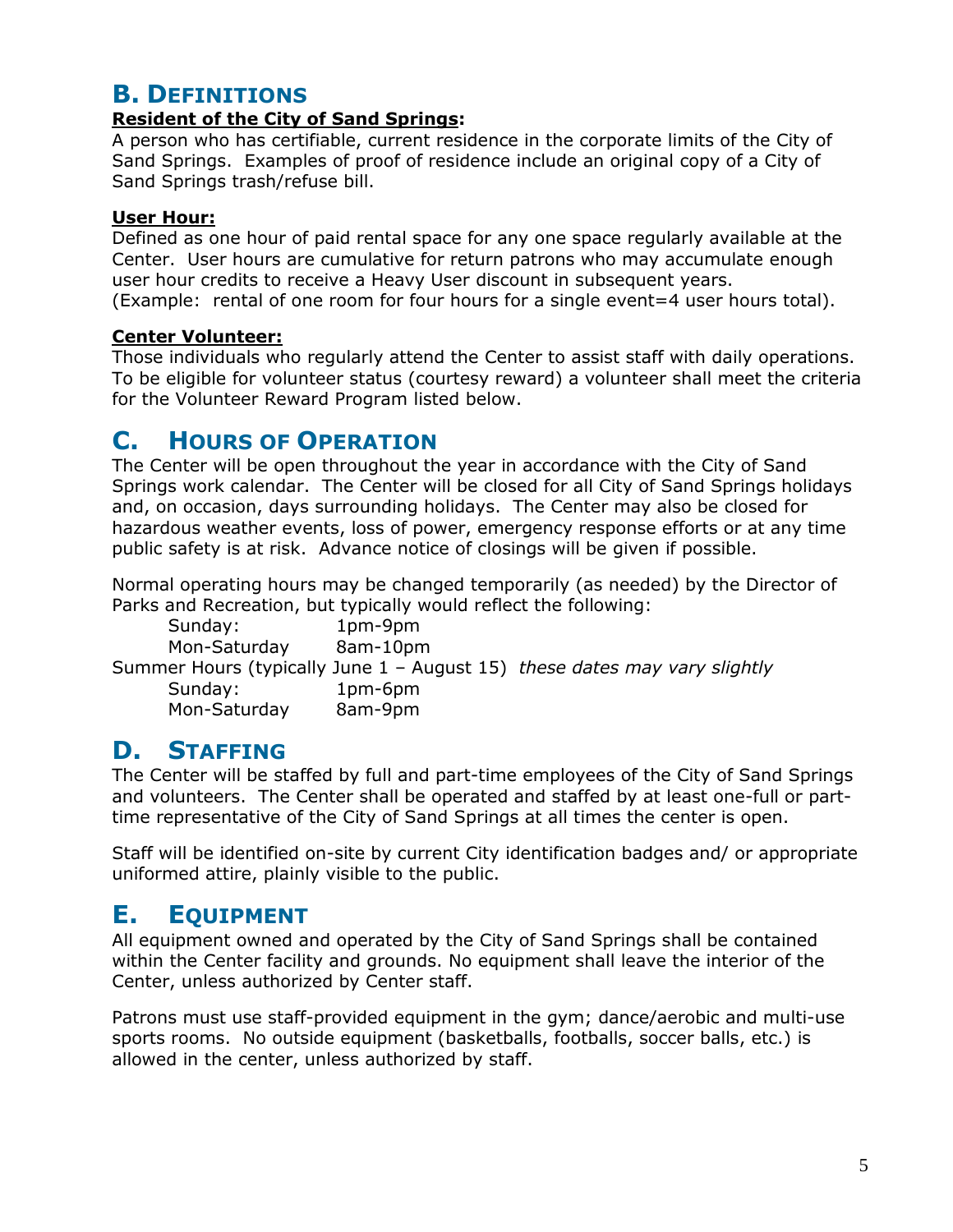## **F. ACCESS/EQUIPMENT CARD (CASE CARD)**

Patrons wishing to access the gymnasium, walking track or dance/aerobic room for recreational activities will be required to purchase a CASE Card. This Card will also allow patrons to "checkout" equipment at the front desk. Nominal fees associated with the Access/Equipment Card are outlined in the Fee/Food & Programs section of the policy handbook.

## **G. GYM & WALKING TRACK USE**

The center allows for free use of the walking track at all times the center is open (unless temporarily suspended for a special event or program) for patrons who have obtained the Access/Equipment Card.

The Center will maintain a gym schedule that will balance rented use of the gym space with free use by patrons who have obtained the CASE Card. Staff may periodically adjust that schedule to reflect changes in use patterns.

Gym rules may be changed periodically by staff, but generally include:

- 1. No hanging or climbing on any portion of the portable goals
- 2. No spitting
- 3. During Open Gym sessions
	- a. ½ court use only for play, unless entire floor is vacant
	- b. pickup games limited to 30 minutes per game

Track rules may be changed periodically by staff, but generally include:

- 1. Walk in counter-clockwise direction (walk on right, runner keep left)
- 2. Strollers/wheelchairs are allowed- all other wheeled devices are prohibited.
- 3. No dropping of balls or other objects from track level.

Strength equipment rules may be changed periodically by staff, but generally include:

- 1. Use equipment at your own risk.
- 2. Must be 14 years of age or older to use strength equipment
- 3. A shirt that covers the back is required, wipe down after each use with towel.

## **H. OUTSIDE FOOD & BEVERAGES**

In order to protect the facility from long-term abuse and reduce on-going maintenance costs, special rules shall apply to the interior spaces of the Center.

In the multi-purpose gym, walking track, sports and dance/aerobic rooms of the Center, only beverages with twist off/on caps will be allowed. Open cups, or cups with temporary lids/straws are not allowed into these spaces. This will reduce the amount of accidental spills and protect the sports flooring. Staff is directed to work with guests to help remove undesirable beverage containers from these spaces to protect the facility. Catered meals or special events previously approved by Center staff may have this restriction temporarily waived.

Some food products may be restricted from use within the Center. Semi-liquid cheese products, sauces or other food products deemed problematic by staff may be restricted.

Screening for such food products shall be carried out by staff during normal Center operations and during the Use Agreement and/or Catering Kitchen Use/Food Services Agreement application phase for patrons planning a special event with staff. Typical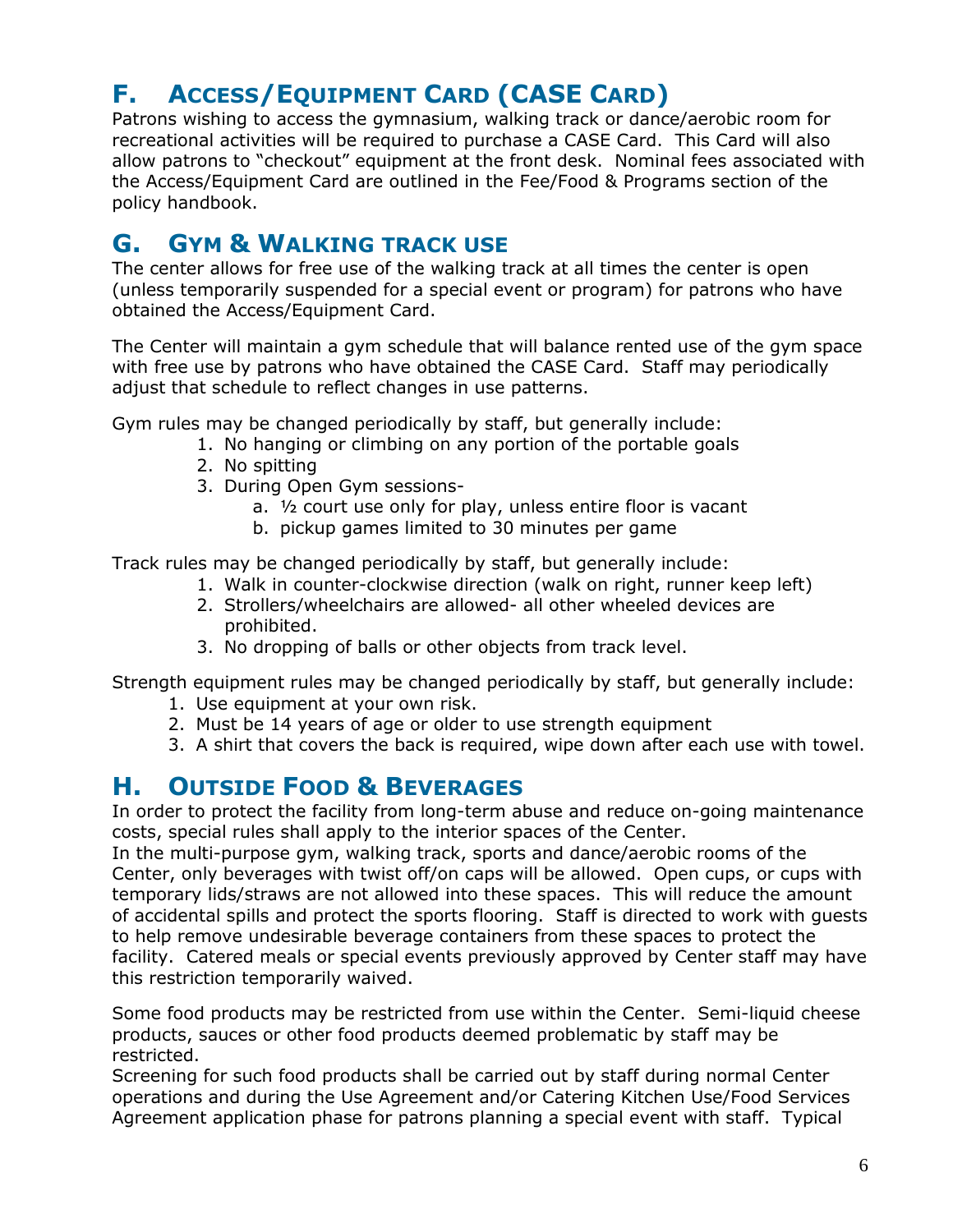undesirable food products may include such things as nacho-cheese sauces, cotton candy, marshmallows, etc.

#### **I. ADVERTISING & PROMOTIONAL MATERIALS**

Advertising & promotional materials (paper flyers, signs, electronic monitor displays, banners, posters, placards, etc.) shall NOT be displayed in the Center or elsewhere upon or within the Center grounds unless prior approval has been given by staff.

Any pre-approved materials shall be provided to, and then placed by staff (or placed by patrons under the direct supervision of staff).

Advertising & materials promoting the City of Sand Springs/Case Community Center or the Sand Springs Parks Department shall take precedence over all other advertising & promotional considerations.

## **J. DECORATIONS**

A **primary goal** of this policy handbook is to help communicate to patrons the need to protect the interior/exterior finishes of the Center building and the Center grounds over an extended period of time and to protect the facility from abuse by patrons.

Any plans by patrons that include the use of decorations inside the Center, or anywhere within the Center grounds must be submitted, reviewed and approved by Center staff.

- Only "free standing" decorations should be considered by users for placement within the interior of the Center. Decorations include, but are not limited to: Banners, balloons, fabrics, hangings, live or artificial landscape items, pillars, posters, signs, lights, etc.
- The following is NOT permitted: Furnishings/decorations that may be harmful to any/all flooring surfaces Use of confetti, nails, staples, tape (any kind). Use of dry ice, smoke or fog machines.
- Helium tanks are permitted within the Center provided they are secured properly.

In some instances, City of Sand Springs Fire Marshall approval may be required for decorations/event planning approval.

## **K. EQUIPMENT CHECKOUT**

Center staff or volunteers shall maintain recreational equipment for use by patrons inside the Center. Volunteers or staff shall have discretion to adjust equipment checkout procedures as needed, and will post such procedures for public information.

Patrons are required to purchase a CASE Card and exchange this Card for temporary equipment use.

#### **L. LOCKER AREA USE/RESPONSIBILITY FOR LOSS**

The locker area/shower area is available for use by patrons of the Center who are about to use or have just finished use of the Center. The locker area/shower area is NOT to be used by outside public who are not at that time utilizing the Center.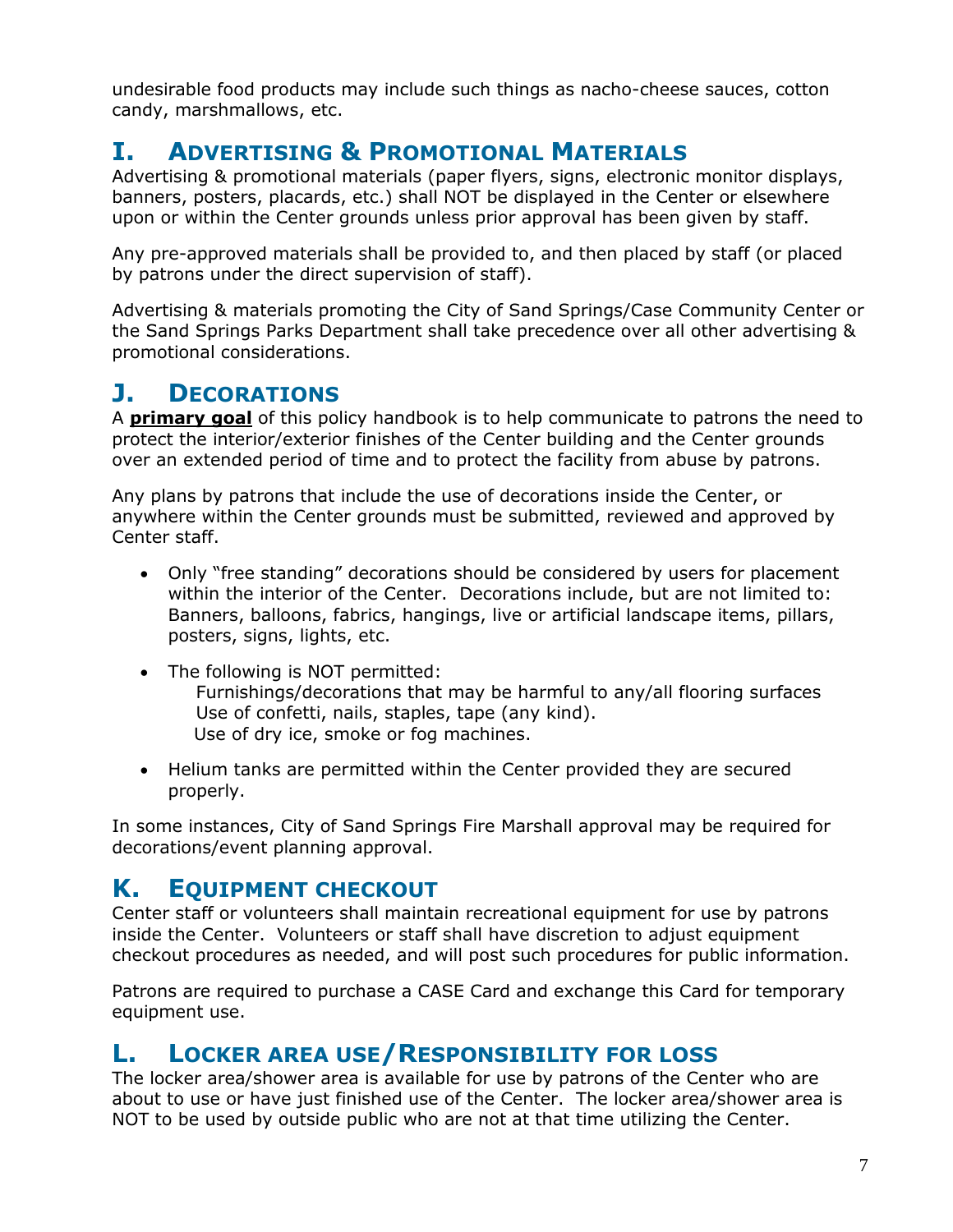Lockers may be used by patrons on a daily basis. Patrons may supply and use a suitable keyed or combination lock to secure personal items temporarily left inside lockers for up to a 24-hour period. Locks left on Center lockers after a period of approximately 24 hours (time to be determined by staff and volunteers) may be cut, the lock discarded and items inside placed in lost and found. Center staff, volunteers and the City of Sand Springs are not responsible for loss, theft or damage or articles stored or left in recreation center.

## **M. LOST & FOUND ITEMS**

Lost and found items of personal property turned in by patrons, or found by Center staff or volunteers will become listed as "Lost and Found Items" and will be handled in the following manner:

- 1) All items listed as "Lost and Found" will be tagged (or carefully labeled) by staff or volunteers with date and location found.
- 2) All items will then be placed at the control station (except valuables- as determined by staff and volunteers) under the watch and care of staff and volunteers for later identification by owner and then re-distribution.
- 3) After a period of thirty (30) calendar days the City of Sand Springs, Sand Springs Parks and Recreation Department reserves the right at its' sole discretion to donate any unclaimed lost and found items to a local charity or non-profit organization.
- 4) If an item is deemed by staff or volunteers to not be suitable for such a donation, it may be discarded.

#### **N. STORAGE BY PATRONS & USERS OF THE CENTER**

Storage considerations will be provided *as is available* at the Center for two (2) User Classifications:

Heavy User, Extreme User and Independent/Outside Instructor for Class

As such, these two User Classification patrons may periodically store items used repeatedly at the Center to support their on-going activities. If storage space becomes problematic for Center staff and volunteers, priority storage will be allocated to the City of Sand Springs, the Sand Springs Parks Department, its' staff and volunteers.

Heavy User, Extreme User and Independent/Outside Instructor for Class patrons are solely responsible for any property left at the Center. The City of Sand Springs, the Sand Springs Parks Department, its' staff and volunteers are not liable for theft or damages to any stored property.

#### **O. TELEPHONE USE BY PATRONS**

The Center telephones are for use by Center staff, volunteers or patrons conducting a special event or scheduled program at the Center. The telephones are NOT for use by walkers, building guests, passers-by or others not directly associated with a program or event.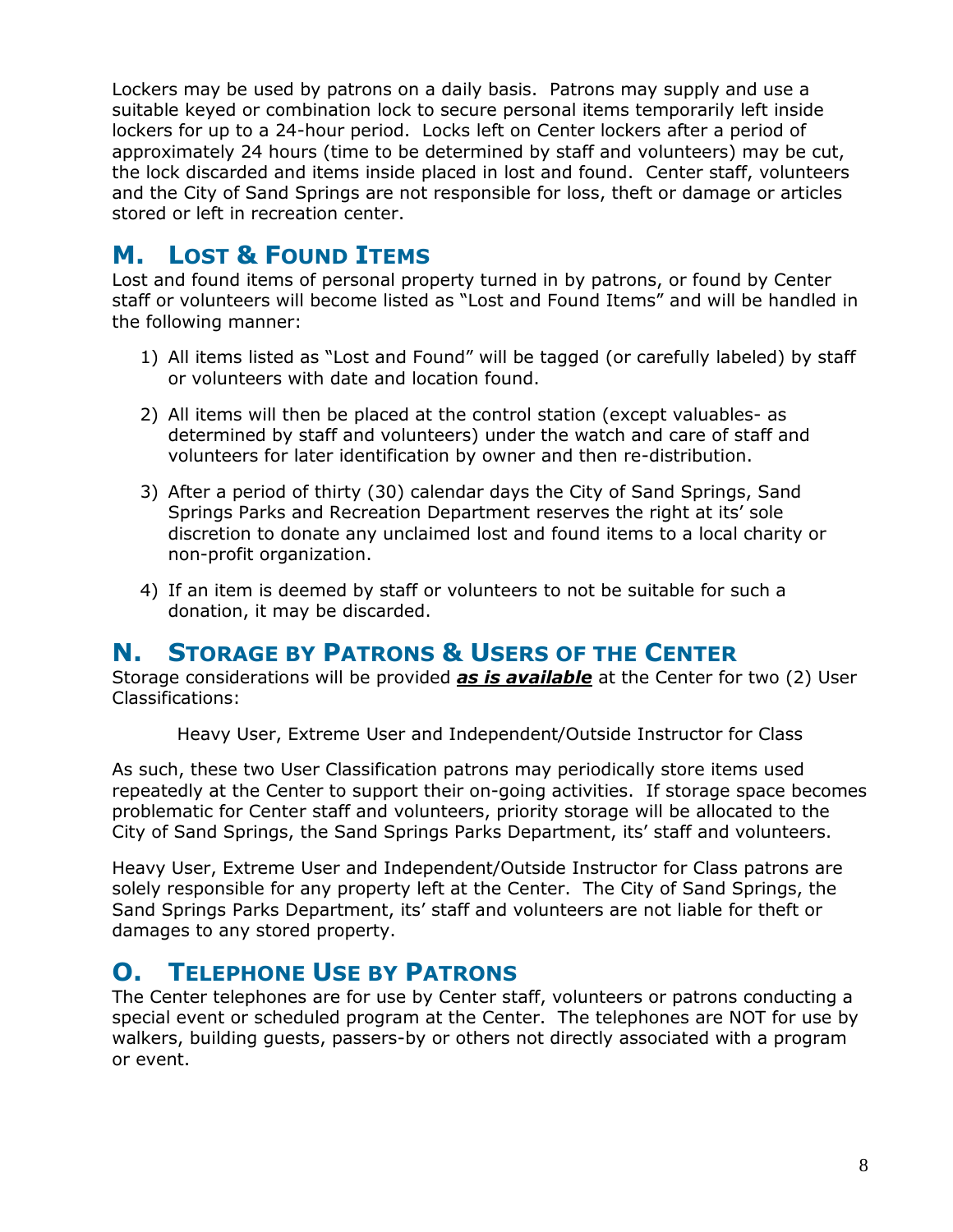## **P. ALCOHOL & TOBACCO**

The interior of the Center is a tobacco-free zone. The use of any form of tobacco is not permitted inside the Center. A designated smoking area will be posted outside the Center for use by patrons. Under specific circumstances alcohol may be served and consumed on the grounds of the Center, pursuant to any current City of Sand Springs ordinances. This is covered in greater detail in:

- 3) C.7. Alcohol Use Requirements, and
- 4) Form E. Alcohol Use Requirements Agreement

#### **Q. FIREARMS & WEAPONS**

Firearms of any kind, weapons and/or sharp objects that could pose a threat to visitors and guest are prohibited from entering the Center. Violators will be asked to leave the Center immediately. Staff is directed to contact Sand Springs Police if necessary.

#### **R. ENERGY CONSERVATION**

The need to balance a comfortable indoor environment with the need to be environmentally and financially (utility costs) responsible will result in a need for energy conservation at the Center.

Center staff will, at all times, maintain control of the indoor temperature of the Center. When conditions warrant, staff will work with patrons to reduce electrical consumption.

A recycling program will be offered to patrons and staff to handle plastics, aluminum and paper product re-use.

## **S. COMMUTER PARKING**

Staff may explore the option of creating a LIMITED commuter parking area at the south end of the Center parking lot. Such a program would be limited in scope (20 spaces); treated as a pilot program and demonstrate a strong income generation potential.

## **T. EMERGENCY SHELTER FACILITY**

The Case Community Center is equipped with a diesel powered generator. In the event of a natural disaster or other significant event, the Center could serve as an emergency shelter facility, and may have to temporarily suspend rental agreements. Details are outlined in the Facility/Extended Use Agreements. Hours of operation and open use of the facility may change temporarily during such events.

# **2) SAFETY/CONDUCT**

## **A. ACCESS/EQUIPMENT CARD (CASE CARD)**

All visitors wanting to access the gymnasium, walking track or dance/aerobic room for recreational activities will be required to purchase a CASE Card each year. A nominal fee will be associated with the purchase of this card to cover program costs. Staff will ask patrons to fill out an application and verify information for security/safety purposes. This information will serve as a tool to staff or emergency responders in the event of an emergency.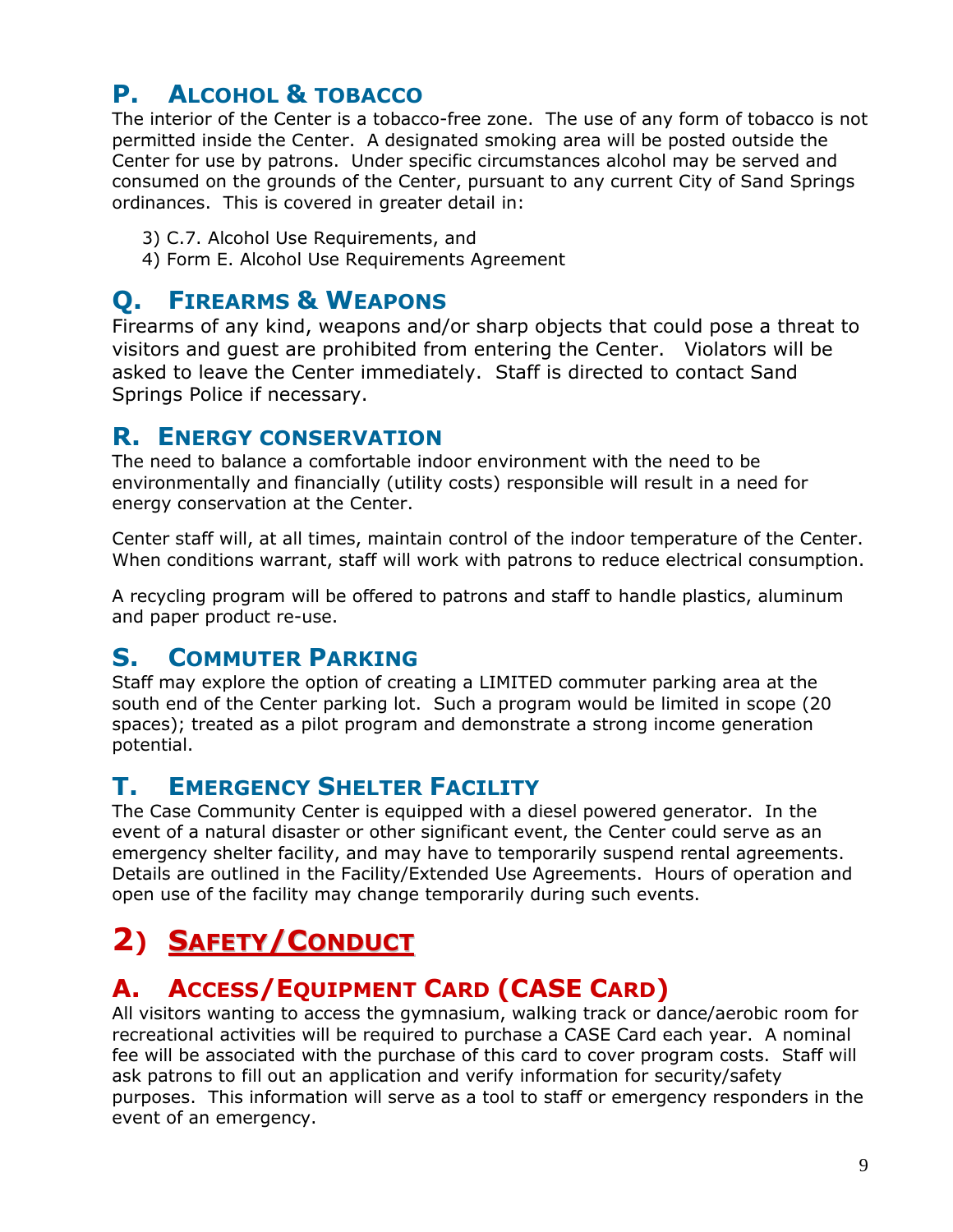## **B. VOLUNTARY SIGN-IN**

All visitors will be encouraged to sign in at the control desk upon arrival into the Center. This information will help staff track daily attendance numbers. No further use of this information will be utilized by staff.

#### **C. CLOTHING & FOOTWEAR**

All patrons will be required to wear shirts, pants and/or shorts of suitable style and coverage. Articles of clothing (such as extremely short-cut shorts, bikinis or other similar styles) that may cause a disruption, disturbance or present health and human safety problem are not allowed. Patrons wearing such articles may be asked by staff to leave. Suitable footwear must also be worn for health and building/flooring maintenance considerations. Non-marking athletic shoes are required for use on any activity area.

#### **D. SUPERVISION OF YOUTH**

Any youth aged 9 or younger not participating in a regular program or event scheduled at the Center must be accompanied by an adult or relative 16 years of age or older. Youth must be 14 years of age or older to use the center's strength equipment, located on the walking track level of the center.

## **E. SAFETY, CONDUCT BY PATRONS & EVICTION**

Staff has the full power and authority to remove any and all patrons of the Center or grounds who are not adhering to the policies of this handbook, City of Sand Springs ordinances or other state or federal laws. Staff is authorized to bring to a stop any action(s) by person(s) that may jeopardize the safety of all patrons, guests or the Center itself. Patrons are expected to conduct themselves in a courteous, sportsmanlike and responsible manner. Any misconduct by patrons may be reason for eviction by staff.

Reasons for eviction include, but are not limited to:

 Fighting or threatening to fight; use of profanity or threatening language; possession of illegal or potentially harmful items (ex. knife, firearm, pepper spray); public intoxication or illegal drug use.

For reasons of safety, the general public will not be allowed into the building when the entire center has been rented. Staff is charged with tracking the conduct of paying patrons and generally managing the building occupants, and so staff shall externally post the building as CLOSED when necessary.

#### **F. ACCIDENTS, INCIDENTS & MEDICAL EMERGENCIES**

In the event of an accident involving injury, a domestic incident needing police attention, a medical emergency or other potentially notable event, staff shall complete a City of Sand Springs Incident Report Form immediately following the notable event and respond accordingly as the situation warrants. Staff is to use best judgment in such situations to contact 9-1-1 or other emergency-responders to address any suitable situation.

**Under no circumstances** should any City of Sand Springs representative advise a patron of potential damages; claim of fault or course of action other than advised here.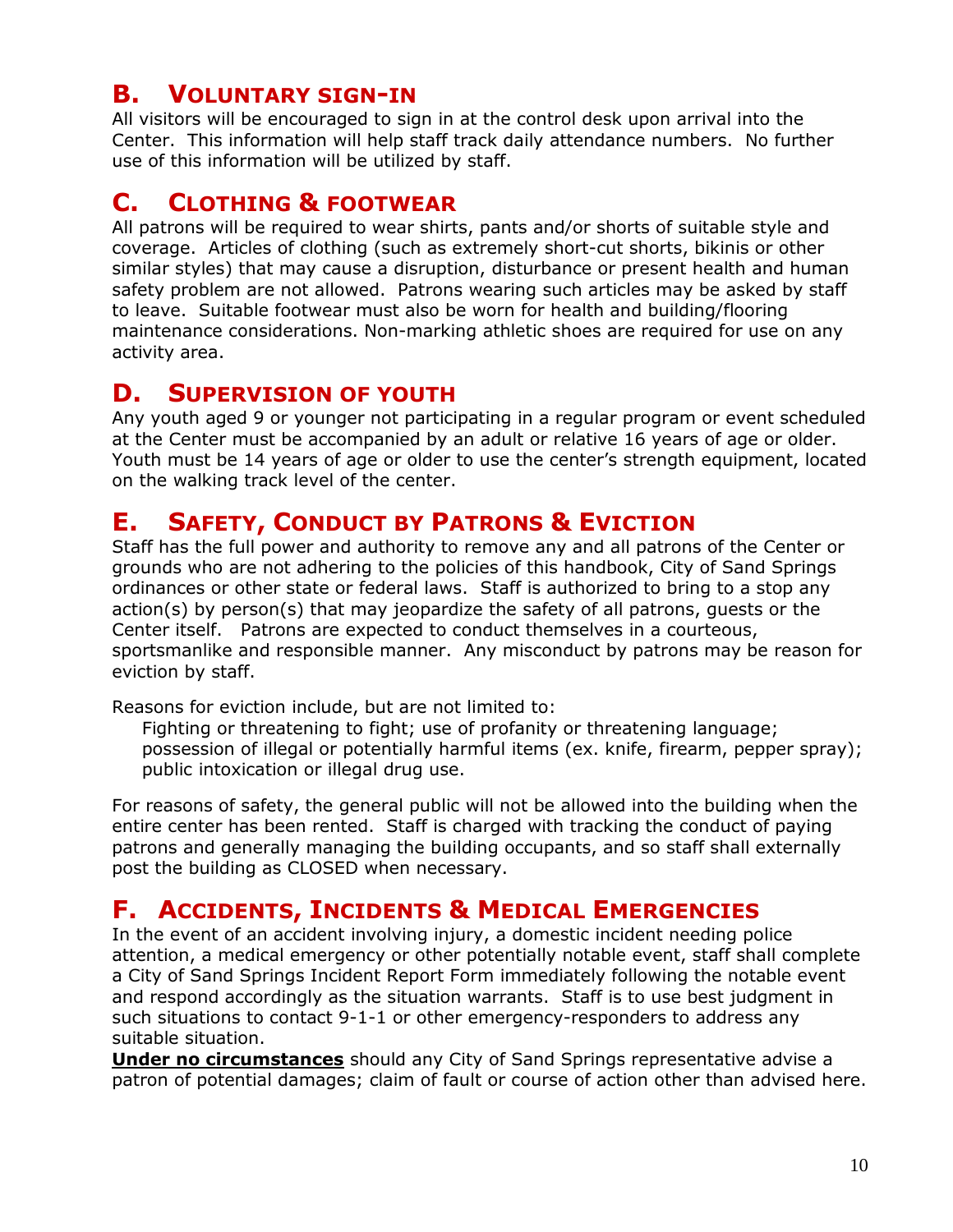In the event of an incident, staff shall assist the patron in contacting the Director of Parks & Recreation or senior staff should a tort claim against the City of Sand Springs be filed.

## **G. ANIMALS & PETS**

Patrons needing the assistance of service animals are permitted to bring that animal inside the facility, on a suitable leash. Patrons bear the full responsibility for any damages brought about by bringing an animal inside the Center.

Special presentations or showing of animals (demonstration shows) require advance notice and approval by staff. All other animals are not permitted inside the Center.

#### **H. TELEVISION/RADIO/VIDEO/MUSIC PLAYER OPERATION**

Center staff or volunteers will determine appropriate programming selections on any audio/visual device for public use at the Center. Patrons may make reasonable requests for channel selections during their visit.

Groups obtaining approved use of specific rooms may operate audio/visual controls in their rented spaces during their periods of assigned use. Personal audio/visual playing devices must be used with headsets.

## **I. HAZARDOUS WEATHER/EMERGENCY ACTION PLAN**

Staff will monitor situations that could potentially create hazardous weather or need emergency action to ensure the safety of the Center and all guests. Staff have the authority to temporarily suspend, close or evacuate the center if any situation develops that (in the best judgment of Center staff) could jeopardize safety. Staff is advised to contact Director of Parks and Recreation or other Senior Staff if such actions are necessary, before implementation. An Emergency Action Plan is included in the Appendix of this handbook.

## **J. ROOM OCCUPANCY**

User shall comply with the following room occupancies for all events, unless a temporary waiver is gained (by USER) through the City of Sand Springs Fire Marshall's office:

| Room                        | Occupancy |
|-----------------------------|-----------|
| Multi-Use Gym               | 600       |
| <b>Indoor Walking Track</b> | 48        |
| Dance Aerobic               | 50        |
| Multi-Use Sports            | 50        |
| Conference rooms (3)        | 154       |

#### **K. PARKING/OVERFLOW PARKING ATTENDANT**

Renters shall plan and provide additional parking lot attendants for events that may exceed the Centers parking capabilities. The Center maintains 132 parking spaces, and has included an overflow parking map in the appendix of this handbook for reference.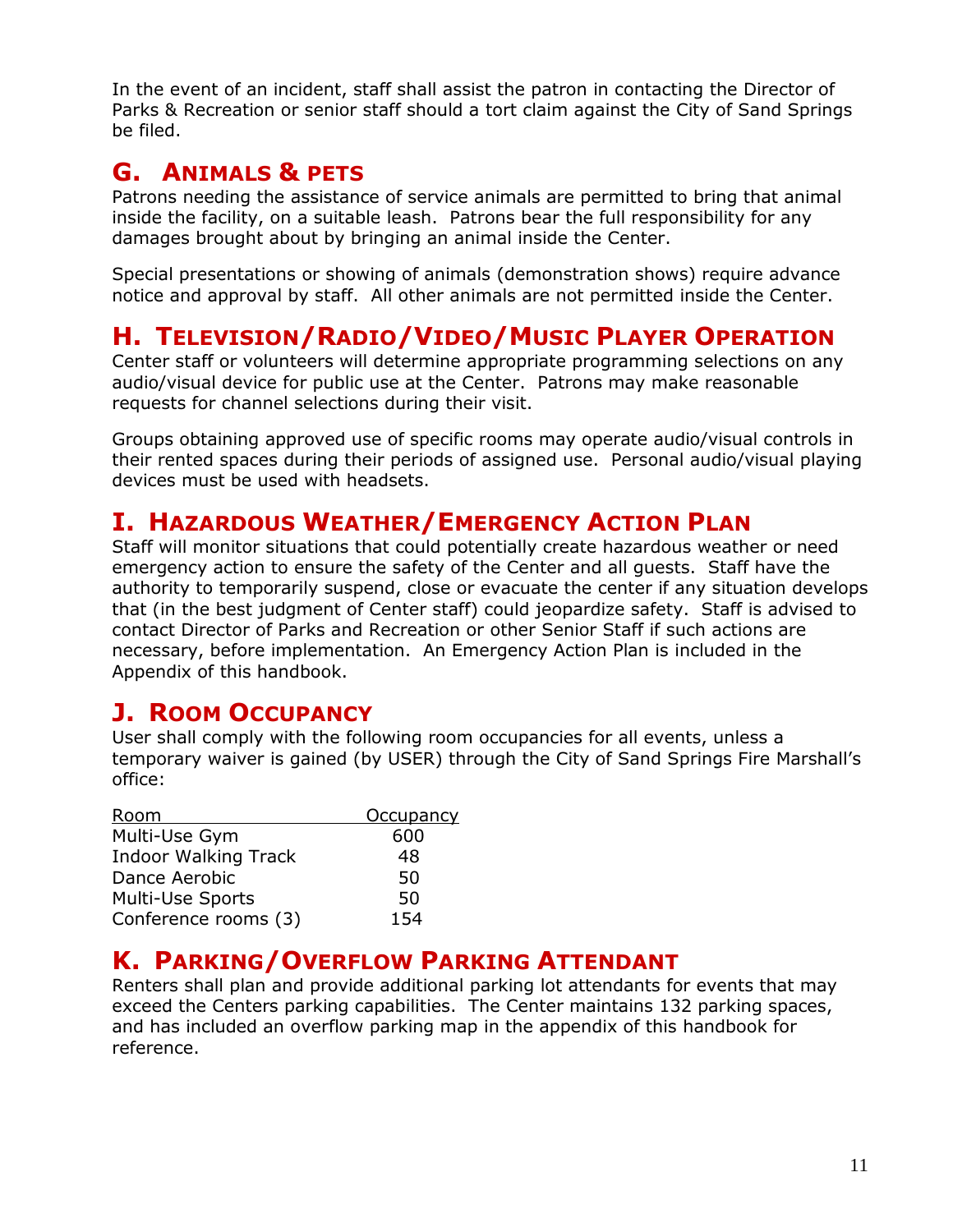# **3) FEES/FOOD & PROGRAMS**

## **A. APPROACH TO FEES**

The City of Sand Springs, the Sand Springs Parks and Recreation Department, its staff and volunteers will strive to strike a balanced approach between the need to offer quality of life services and space to the citizens of Sand Springs. This approach also recognizes the responsibility to generate necessary revenues that will operate the Center as close to a break-even status as possible, while maintaining a reasonable amount of access for all.

As a locally funded municipal facility of the City of Sand Springs, approaches to fees and the associated uses of this Center may provide favorable discounts to Sand Springs residents or other strategic users of the Center. Fee schedules will be examined and approved each year by the Sand Springs Parks Advisory Board and the Sand Springs City Council. A Fee Schedule is included in the Appendix of this handbook.

## **B. ACCESS/EQUIPMENT CARD POLICY (CASE CARD)**

Patrons wishing to access the gymnasium, walking track or dance/aerobic room for recreational activities will be required to purchase a CASE Card annually. This Card will also allow patrons to "checkout" equipment at the front desk. The criteria for card purchase(s) are as follows:

- Individuals aged 10 or older must purchase a CASE card
- Individuals aged 16 or older must present their state driver license or state ID
- Students aged 16 or older who don't possess a license MAY be able to present another form of ID
- Cards may be purchased anytime throughout the year
- Cards will be valid (1) year from date of purchase
- Cards must be used and exchanged for equipment checkout
- Individuals must possess **their** CASE card while in the Center
- Patrons may be spot-checked by staff…if they don't have their card, they may be asked to leave the facility or purchase a card
- A CASE Card Application must be filled out and signed
- Sand Springs Residents and City of Sand Springs Employees will receive (1) FREE CASE Card per household. Additional Cards for family members including spouse and/or children will require a small payment.
	- $\circ$  Resident proof must be shown as outlined in this policy handbook
	- $\circ$  COSS Employee status will be verified by COSS Employee ID cards
- Family Card status is defined as immediate members of a family living under one roof and include spouse and/or children
- Individuals renting the facility or visiting for parties/banquets/events/activities/ that made payment to the facility will not be required to purchase a card
- Individuals attending a free meeting will not be required to purchase a card

A Fee Schedule and application are included in the Appendix of this handbook.

## **C. RIGHT TO REFUSAL & NON-COMPATIBLE USES**

#### **Right of Refusal**

It is paramount to protect the integrity of the Center and provide for a pleasing, enjoyable and safe environment for the majority of patrons of the Center. Therefore,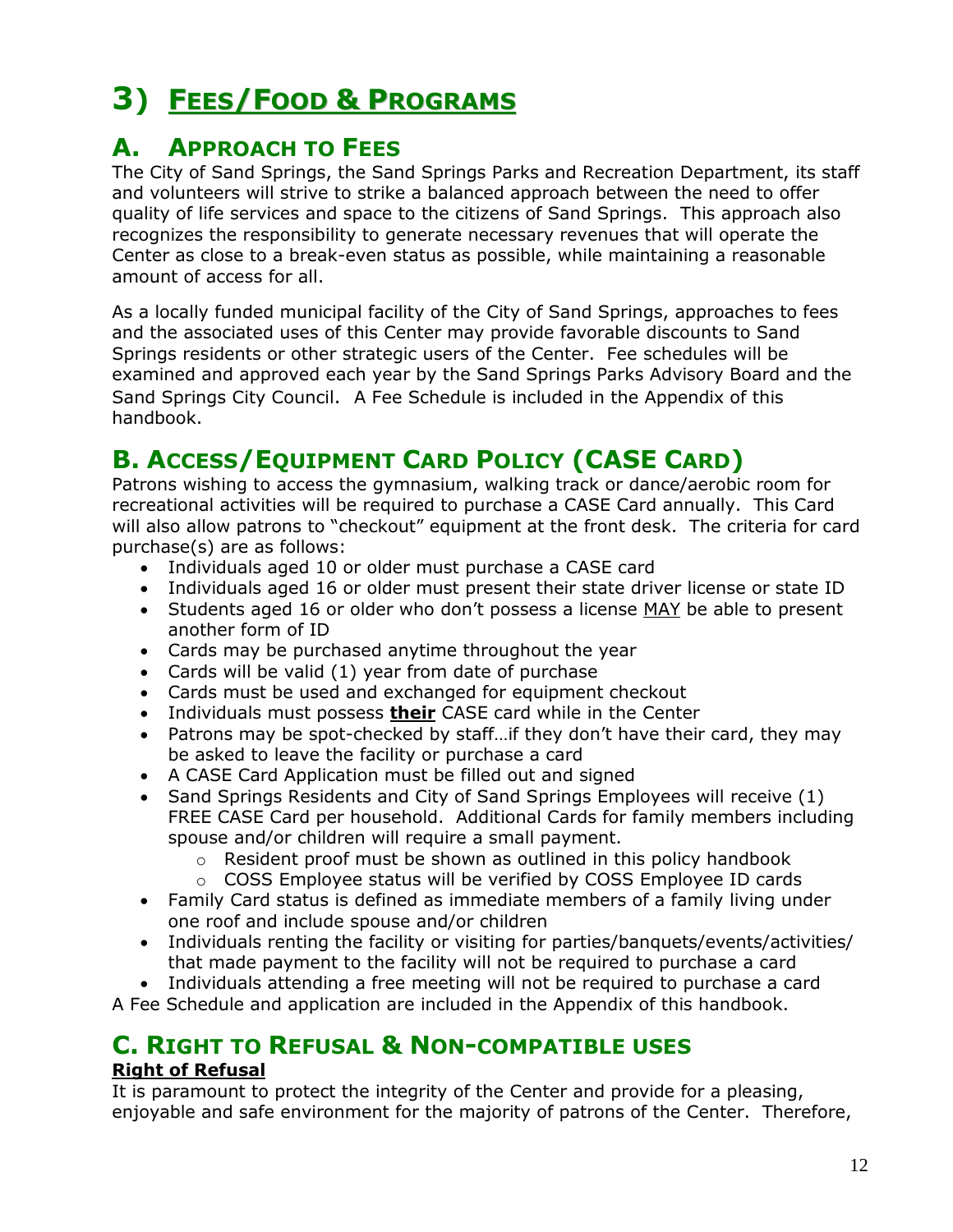it may be necessary to refuse use of the Center to patrons who, according to documented past use history of the Center:

a) did not adhere to policies set-forth in this handbook;

b) brought an event that produced activities that were abusive or disruptive

- c) violated a signed Facility Use Agreement by that patron(s) group;
- d) violated a law.

It may also be in the best interest of the City to refuse use of the Center to patrons who wish to utilize the Center for activities that are not in keeping with the family, civic or business-oriented nature of the municipal operations of this Center.

In such instances where a potential "repeat" patron(s) group (having a past history of unfavorable record) wishes to use the Center again the following policy shall apply:

- 1) At the sole discretion of the Director of Parks and Recreation or his designee, consideration may be granted to allow subsequent use by patron(s) group. It will be granted with the understanding that no further unfavorable incidents shall occur with regard to the patron.
- 2) Following any second unfavorable incident said patron(s) group will be refused use of the Center.
- 3) As a matter of recourse, any such patron may appeal this right of refusal by Center staff to the Sand Springs Parks Advisory Board. Any ruling by the Sand Springs Parks Advisory Board may be appealed then before the City of Sand Springs City Council.

#### **Non-compatible Uses**

Only events deemed appropriate for family and general public interest shall be conducted on the grounds of the Center. Sports, civic club functions, business and/or professional gatherings and personal growth-type classes and recreational activities are all compatible uses of this public facility. Funerary or memorial ceremonies are non-compatible uses.

Event requests that may pose compatibility concerns may need the review and/or approval of the Director of Parks and Recreation, City Manager, Sand Springs Parks Advisory Board or Sand Springs City Council. Events in question shall receive immediate attention of the Director of Parks and Recreation.

## **D. Rental Agreements & Fee Structures**

#### **1. User classification & prioritization**

Area User: All users who are not classified as resident; area non-profit; heavy; short-term; or employee users.

#### Area Non-profit

User: User who is a current board member, representative from a Sand Springs Parks Advisory Board-approved area non-profit (501-c-3) organization or Club. Such users shall receive a courtesy discount applied to user hour fees.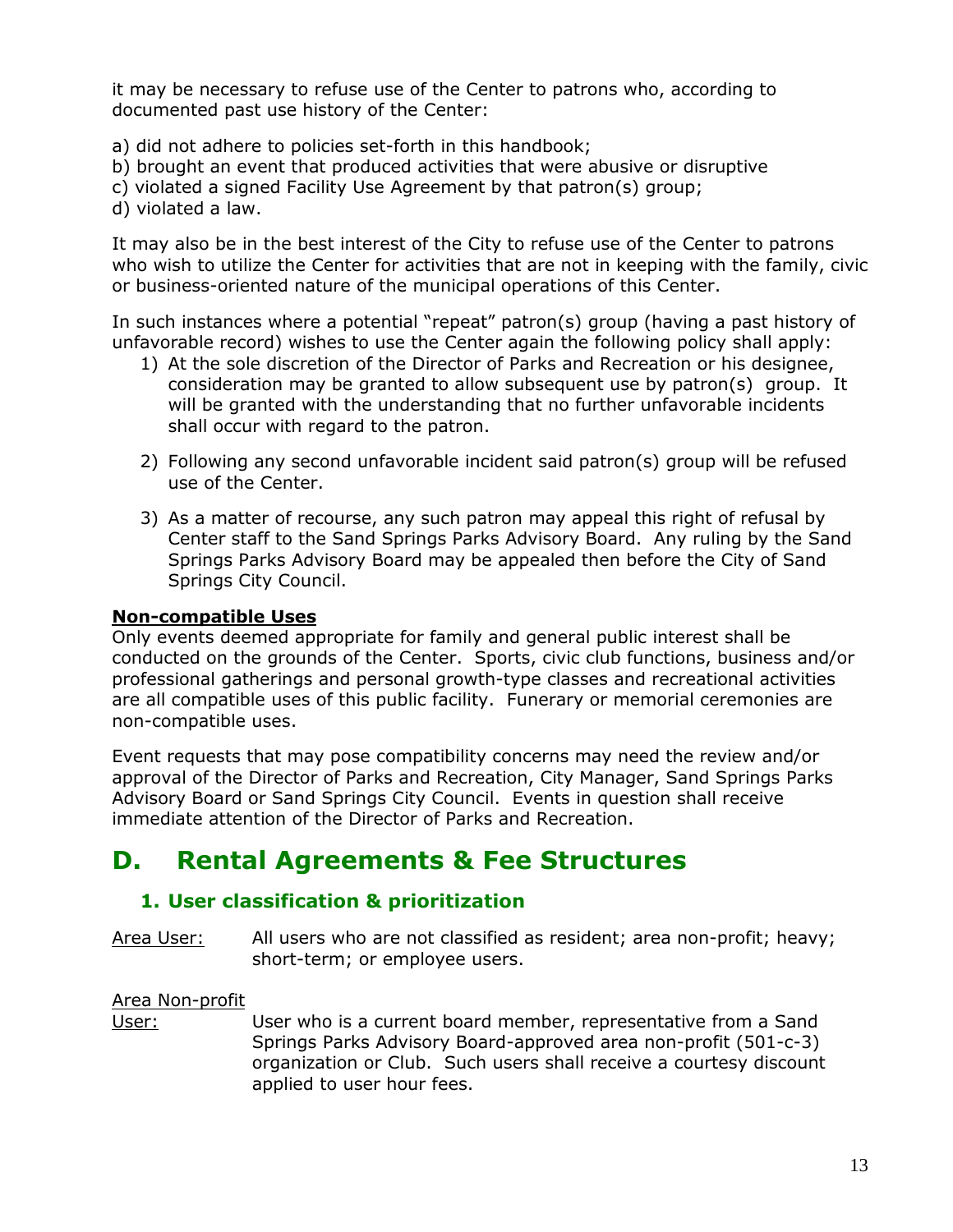- Resident User: Users who meet the criteria as a formal resident of the City of Sand Springs as defined above. Resident users shall receive a courtesy discount applied to user hour fees in recognition of their yearly support of all municipal operations.
- Heavy User: Users who have accumulated a minimum of 40 user hours in the previous City of Sand Springs fiscal year (July 1- June 30). Heavy users shall receive a courtesy discount applied to user hour fees for their past patronage of the Center.
- Extreme User: Users who have accumulated a minimum of 100 user hours in the previous City of Sand Springs fiscal year (July 1- June 30). Extreme users shall receive a courtesy discount applied to user hour fees for their past patronage of the Center.

Short-Term

User: Users renting a minimum block of 8 user hours in any 7-calendar day period. Short-term users shall receive a courtesy discount applied to user hour fees.

Employee

User: Users who are currently employed by the City of Sand Springs with full-time status are eligible for a heavy-user courtesy discount.

#### **2. Right to refusal & Incompatible Use**

Center staff reserves the right to refuse any rental agreement with patrons exhibiting poor rental performance in the past, or whose proposals to utilize the Center are not compatible with family and/ or general public interest. This is covered in greater detail in:

3) C. Right to Refusal and Incompatible Uses

#### **3. Reservation/Rental Procedure**

Patrons wishing to utilize the Center may utilize three avenues to initiate arrangements:

1) Download Facility Use Agreement and other user forms at the City of Sand Springs website at: [www.sandspringsok.org](http://www.sandspringsok.org/) Users shall complete forms and fax, mail or handdeliver to the Center offices located at 1050 W. Wekiwa Road. Simply completing and submitting reservation forms does not constitute a reservation date/ time/event. Only staff can complete and approve reservation requests.

2) Telephone or fax staff M-F from 8am-5pm at the Center to make arrangements over the phone. Users will still need to visit the Center to sign agreements.

3) Visit the Center in person M-F from 8am-5pm to make arrangements with staff. The Center is located at 1050 W. Wekiwa Road.

4) Reservations shall be taken by staff on a first-come, first-served basis one year in advance of that current date.

#### **4. Conference Room Meeting Use**

Any conference room space(s) may be reserved in advance by a Sand Springs Parks Advisory Board-approved area non-profit (501-c-3) club or organization, for the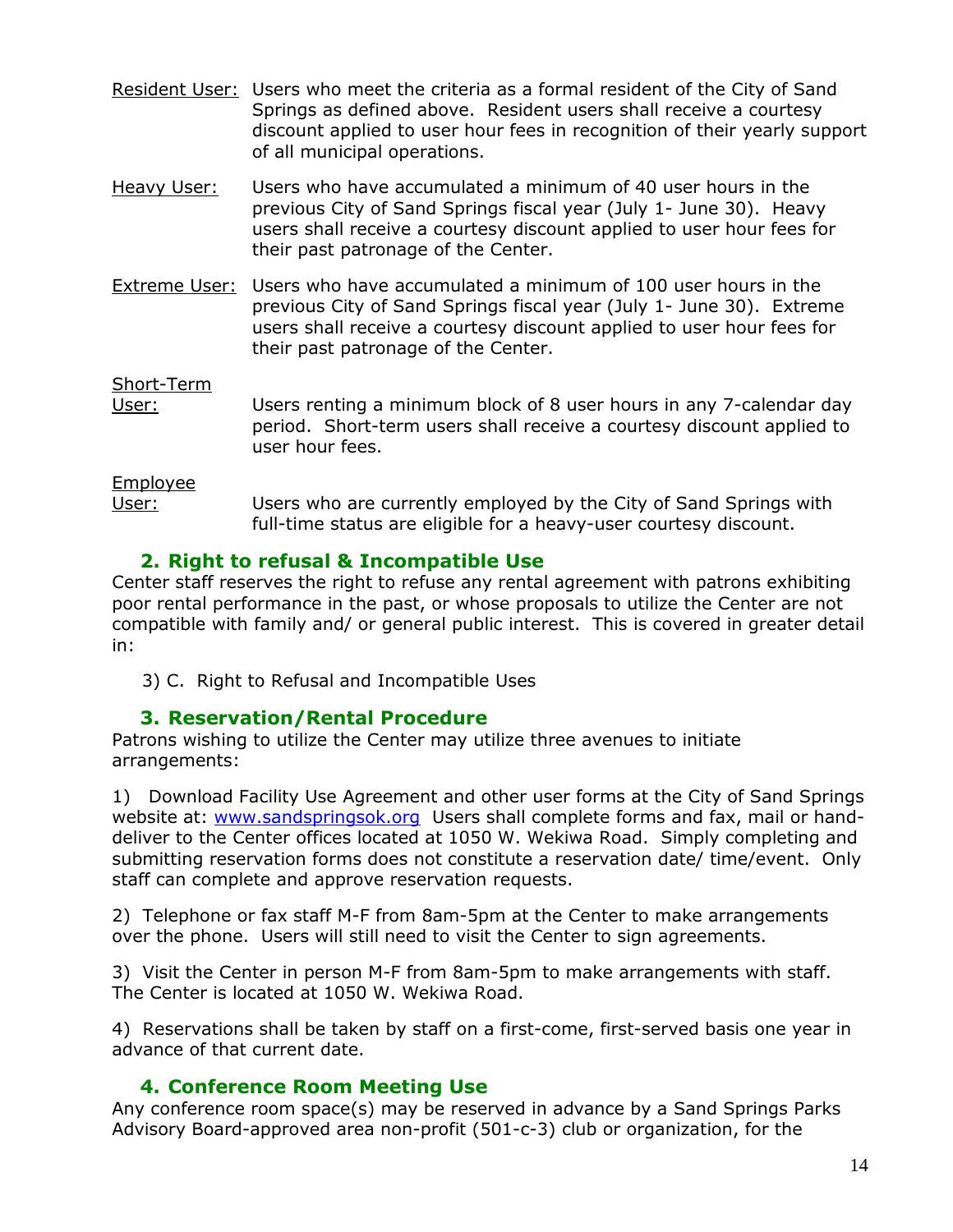purpose of conducting a regular business-type meeting for discussions and/or sharing of information.

Such use shall be limited to 12 such meetings per fiscal year for each requesting group; shall be FREE of charge to that group and shall be allocated on an availability basis as determined by Center staff.

Such free meeting room use of space shall NOT be used for fundraiser-type events, special events, programs, or other uses not directly involving the need of space to conduct regular non-profit organizational business.

Conference rooms will be allowed for such use by Sand Springs Parks Advisory Boardapproved area non-profit (501-c-3) club or organization current officers, members and coaches. If necessary, Center staff may require club or organizational verification (proof) of user's association with said group for purposes of conference room use.

#### **5. Facility Use Agreement**

A Center Facility Use Agreement is included in the Appendix of this handbook.

#### **6. Fee Schedule**

A current Fee Schedule is included in the Appendix of this handbook.

#### **7. Alcohol Use Requirements**

**Events requesting the serving and consumption of alcohol (including 3.2% beer) for an event at the Center require the rental of the ENTIRE Case Community Center. This is for purposes of security and control of the distribution of alcohol within the Center. Patrons are only required to rent the ENTIRE Center when alcohol is present on the Community Center site. Event set-up times/clean-up times will only be charged the fee associated with the room(s) the set-up/clean-up is taking place in as long as alcohol is not present on site.** 

Also, a minimum of one-million-dollars (\$1,000,000) liquor liability insurance, as well as Director of Parks and Recreation and City Manager approval is required. Wine, alcohol and low-point beer (3.2% alcohol by volume) may be served at the Center, but include many requirements placed on the event to ensure a safe environment. Additional information on marketing practices, required workers, training, enforcement and additional rules, controls and responsibilities of the user is covered in greater detail in:

4) D. Alcohol Use Requirements Agreement

#### **8. Catering Kitchen Use/Food Services Agreement**

Information about the duties/responsibilities/restrictions on the catering kitchen are outlined in the Facility Use Application.

#### **9. Additional Supervision & Security Requirements**

Center staff reserves the right to make additional supervision and/or security requirements upon any event that, in the best judgment of staff, require such additional considerations.

In some instances, patrons may be asked to provide (at patron's cost and responsibility) additional adult supervision and/or police or security patrol for the hours before, during and/or after any such event.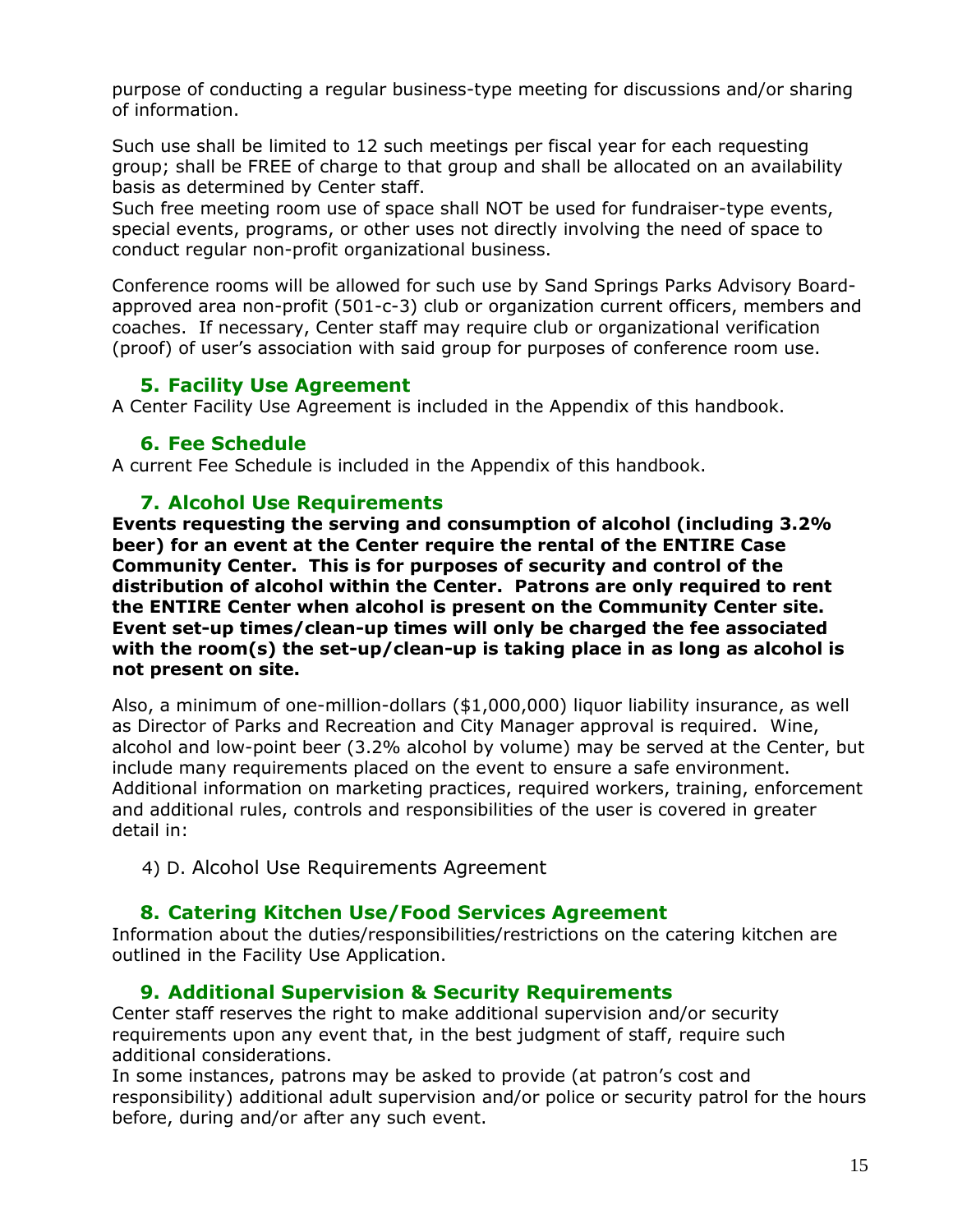If such a request is made by staff, it will be listed as an addendum to the Use Agreement between the patron and the Center and signed by both parties.

#### **10. Insurance Requirements**

Events which involve the serving and consumption of alcohol; high risk activities (rock climbing, gymnastics, cheer training, karate, etc.) as determined by the Director of Parks and Recreation may require documentation by user or Independent/ Outside Instructor of a minimum liability insurance coverage of one-million dollars (\$1,000,000). For other, less hazardous events the Director of Parks and Recreation may waive this requirement at his/her discretion. Unless waived, the insurance documentation shall name as co-insured on the policy:

- 1) The City of Sand Springs
- 2) The Sand Springs City Council
- 3) The Sand Springs Municipal Trust Authority
- 4) The Sand Springs Parks Advisory Board

According to this insurance documentation, the user/Independent/Outside Instructor shall indemnify, in writing, all of the above listed co-insured as well as their respective agents, employees against any and all claims, liability, losses or causes of action which arise from any kind of negligent acts or omissions of the user/ Independent/ Outside Instructor.

#### **11. Rental/Damage Deposit**

Rental and/or damage deposits will be examined and approved each year by the Sand Springs Parks Advisory Board and the Sand Springs City Council to maintain the integrity of events held at the Center and to protect the Center from abuse.

Rental/damage deposit amounts can be found inside the User Agreement found in the Appendix of this handbook.

#### **12. Patron Attendance Recording**

Users shall assist Center staff in the accurate recording of guests and participants for special events, practices, seminars and other uses of the Center. An appropriate Patron Attendance Record is included as part of the Facility Use Agreement found in the Appendix.

#### **13. Extended Use Agreements**

The Director of Parks and Recreation (or his/her designee) shall enter into an extended use agreement with individuals or organizations who desire to formalize a seasonal and/or fiscal year space rental/usage agreement; or for events requiring special considerations (as evaluated by the Director of Parks and Recreation).

Fees may be adjusted on a case-by-case basis to meet the needs of the Center and the applicant. Typically, extended use agreements will be considered for groups needing prolonged, long-term or seasonal use of the Center, and as such fee discounts may be applied at the Director of Parks and Recreation's (or his/her designee) discretion.

Any/all rental fees associated with such an extended use agreement will require City Manager (or his/her designee) approval for ratification. A template example extended use agreement is included in the appendix of this handbook.

Extended use agreements for rental shall be taken on a first come-first-served basis by staff one year in advance of that current date.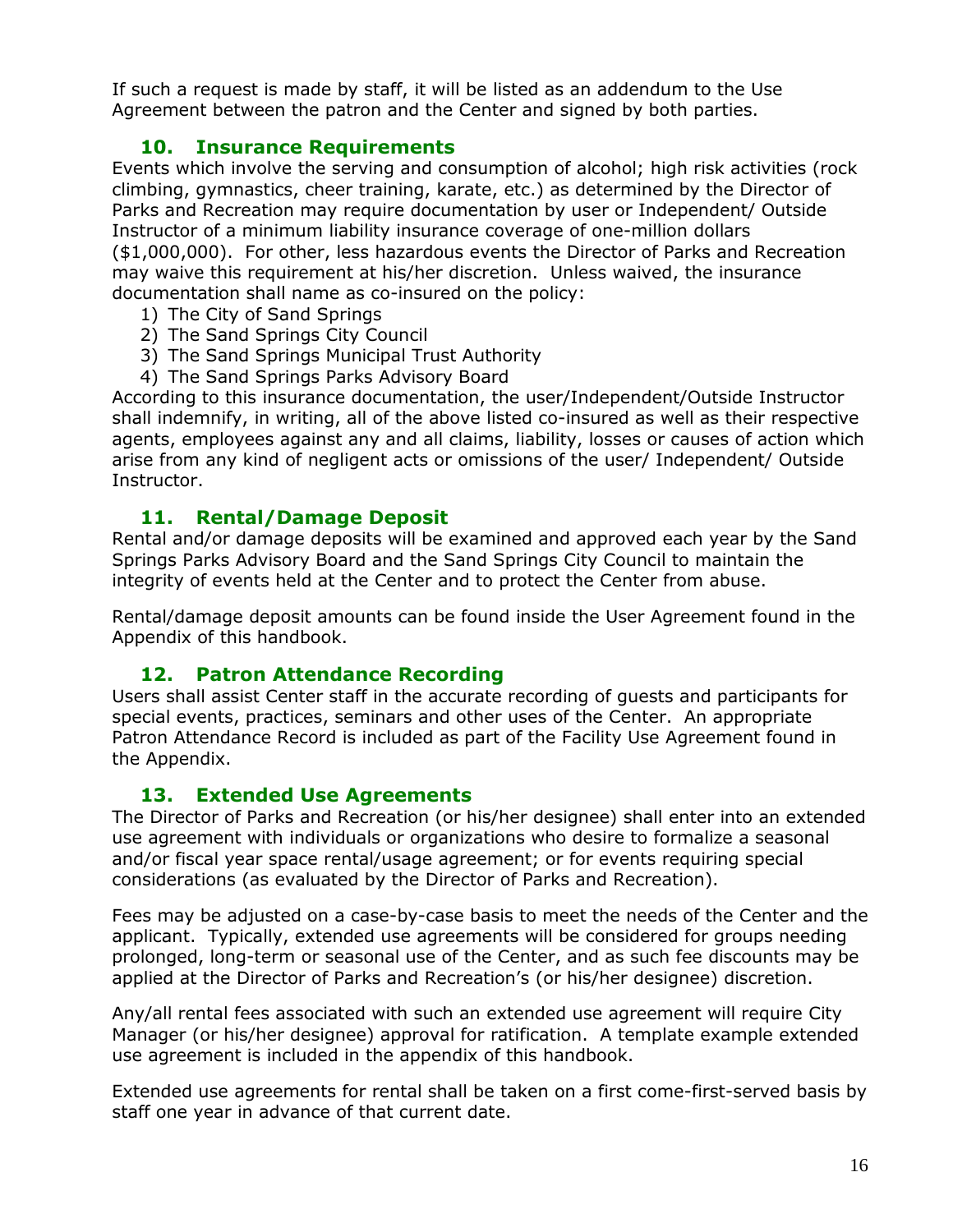## **E. VOLUNTEER REWARD PROGRAM**

The Center will offer a program designed to enlist the help of volunteers (age 16 or above) or volunteers representing a local civic club or organization to assist staff in the daily operation of the Center. The Center Volunteer Reward Program will largely support the control station operation, which is essential to the on-going monitoring of activities at the Center, but may assist with other appropriate duties associated with the Center's operations.

Volunteers may, through individual or group cumulative service, accumulate enough volunteer service hours to be applied toward future rental/use of the Center (depending on availability).

Individuals or groups wishing to participate in this program must contact Center staff well in advance of service hours to be worked to accommodate routine staff scheduling.

User hours earned by an individual or group may be redeemed to utilize portions of the Center (including the multi-purpose gymnasium) according to availability. It may be permissible to allow volunteers to utilize more than one available space at the Center at the time user hour credits are to be redeemed for any such reservation, depending upon space availability.

Center staff will maintain records of volunteer hours worked and User Hours earned. Center staff reserves the right to manage this program to ensure that there are enough available openings at the Center for use by volunteers and their respective groups.

Members of the City of Sand Springs staff are eligible to participate in this program. Below is a listing of volunteer hours earned and reward program benefits:

| <b>Volunteer Hours</b> | User Hours Earned |
|------------------------|-------------------|
| $20+$                  |                   |
| $40+$                  | 10                |
| $100+$                 | 30                |
| $200+$                 | 80                |
|                        |                   |

Individuals may also volunteer time towards the payment of their Access/Equipment Card. (1) hour of volunteer time can be exchanged for (1) Card

#### **F. AFTER SCHOOL PROGRAM**

Staff may operate an after-school program at the Center to promote a safe, afterschool hours destination/program for area students. Detailed "After School Program Agreement" documents may be developed over time, amended and put in place at the discretion of the Director of Parks and Recreation and/or Staff. Any such additions will be added in the appendix of this handbook.

#### **G. LEAGUE PLAY**

Throughout the year, staff may implement recreational league play at the Center to promote the sports of basketball, volleyball or other indoor recreational activities that will enhance physical fitness, recreation and quality of life for our citizenry. Such uses of the Center will be balanced with the need of the public for occasional "open" or free uses of the gym (primarily) by non-league participants.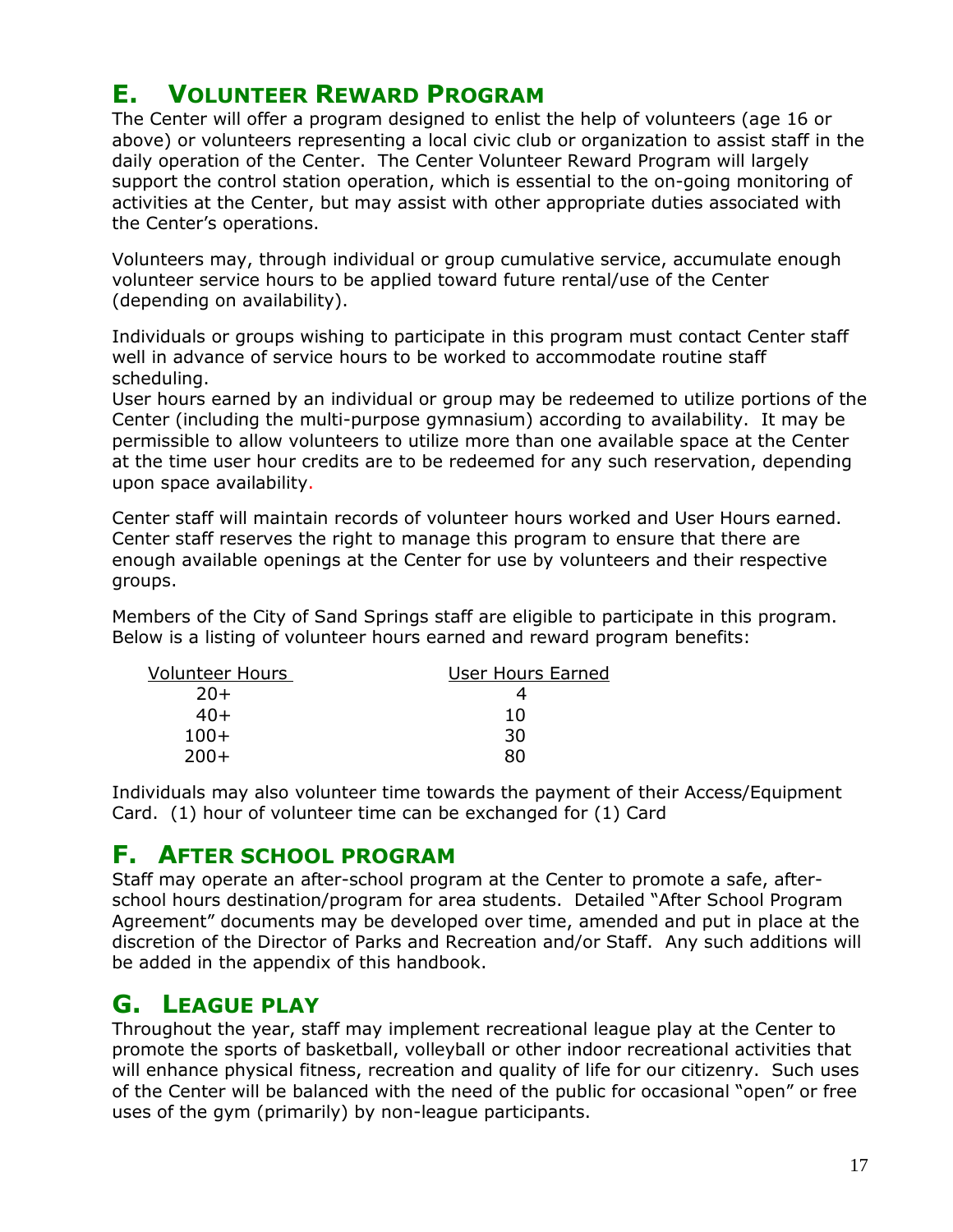## **H. CATERING KITCHEN USE**

Pursuant to an approved facility use agreement, the catering kitchen may be rented by patrons in conjunction with the use of another room. Authorized Center staff, volunteers, agents of the City of Sand Springs, Tulsa County or City-County Health Department employees acting in performance of their duties shall have unrestricted access to the catering kitchen area and all other areas of the rental/event at all times to maintain public safety, proper food-handling safety and other related needs.

Any outside equipment brought into the catering kitchen area must be suitable for use according to Tulsa City-County Health Department standards and should be listed on the facility use agreement. Any equipment deemed inappropriate by Center staff may need to be removed immediately. This is covered in greater detail in:

4) A. Facility Use Agreement

#### **I. INDEPENDENT/OUTSIDE INSTRUCTORS FOR CLASSES**

Persons requesting to instruct classes or conduct activities at the Center as independent instructors through the Sand Springs Parks and Recreation Department must complete, submit and receive approval of an Independent Instructor Application. The City reserves the right to conduct a background check on any instructor applicant.

In addition, an applicant may need to:

(a) make a security deposit to the Center for any class under consideration

(b) supply additional information including, but not limited to a voluntary disclosure statement; course and class-size proposal for recreational classes/activities; Independent Instructor Agreement for Recreational Classes/Activities

(c) conduct, or assist Center staff in conducting a course review/survey with students to determine the overall success of that course.

Applications will be reviewed on a first-come- first served basis by Center staff. Awards to applicants will be made on the following basis:

- 1) Center space availability
- 2) Revenue generated by applicant
- 3) Course proposal- benefit to general public

Current courses may be dropped in the future if Center staff determines the course was:

- 1) Not a good use of Center space, when compared to other potential uses
- 2) Not well attended
- 3) Not well received by class participants

User Fees associated with the rental of the Center by an approved Independent Outside Instructor may be waived or deeply discounted for instructional classes that are offered to the general public at no cost. Such arrangements will:

- 1) be extremely limited in number
- 2) require measurement criteria designed by staff to determine overall class success
- 3) will be closely monitored and reviewed by staff
- 4) require the authorization of the Director of Parks and Recreation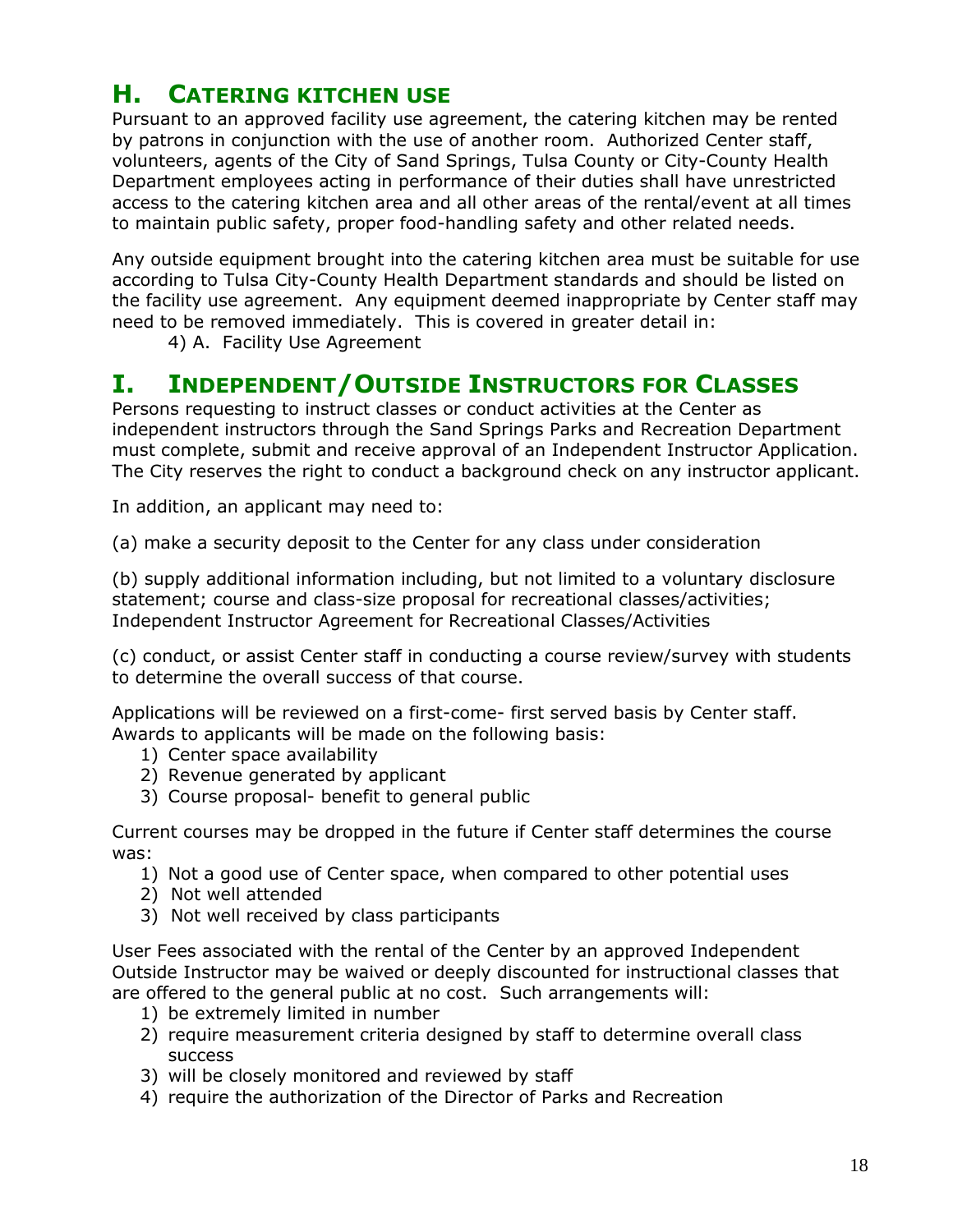Security deposits for approved classes may not be refundable. This is covered in greater detail under:

4) E. Independent Instructor Application

## **J. PARKING AREA & RELATED GROUNDS USE AGREEMENT**

Temporary parking is allowable from time to time and to be expected on the center grounds. However, staff reserves the right to request that a vehicle and or trailer be towed or otherwise removed from the center's property at owner's expense.

Instances where towing/removal could occur include those vehicles and/or trailers that:

- 1. Are left unattended for more than 24 hours.
- 2. Are mechanically inoperable or generally not drivable
- 3. Are posing a nuisance or threat to operations.

On rare occasions, the parking area or related grounds (10 acre site) may be authorized for charitable or other use by the Director of Parks and Recreation. Such rare uses are at the sole discretion of the Director of Parks and Recreation; however special considerations below may apply.

Special considerations may be given for Heavy Users or Independent/Outside Instructors who patronize the Center throughout the year.

Special considerations may be given to civic clubs of record in Sand Springs who have made material donations (benches, trees, equipment) or provided financial support to Sand Springs Park Friends, Inc, or have conducted volunteer efforts benefiting the Center or the Sand Springs Parks and Recreation Department.

A small fee to cover water and electrical costs may be applied and is covered in greater detail under:

4) F. Parking Area & Related Grounds Use Agreement

Parking area uses for consideration include a charity car-wash, outdoor charity food or other charitable/fundraiser event.